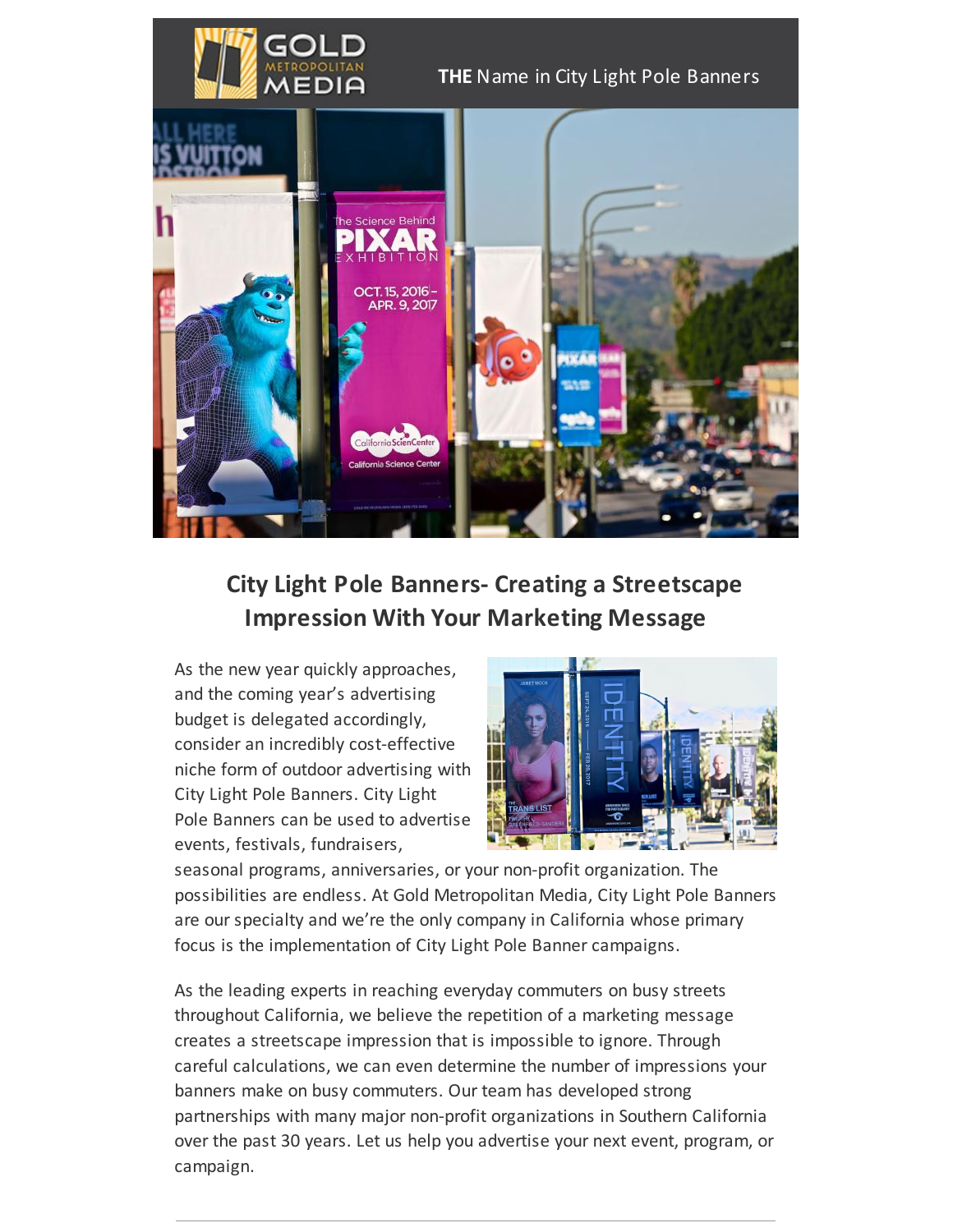## **GMM Upcycling Programs for Membership Services, Events, Webstore, and Retail Outlets**

Instead of littering landfills with bulky



marketing material, Gold Metropolitan Media strives to give City Light Pole Banners a second life. GMM Upcycling, a program of Gold Metropolitan Media, is committed to repurposing City Light Pole Banners into useful products. GMM Upcycling products can be used as incentives for membership programs, giveaways to promote events, and much more. Upcycled products can also be featured on the marketing driven GMM Upcycling web store or as products in your retail outlet.





To learn more about GMM Upcycling and the various Upcycling programs feel free to visit our web store at [www.gmmupcycling.com](http://www.gmmupcycling.com/) or contact us at [info@gmmupcycling.com](mailto:info@gmmupcycling.com).